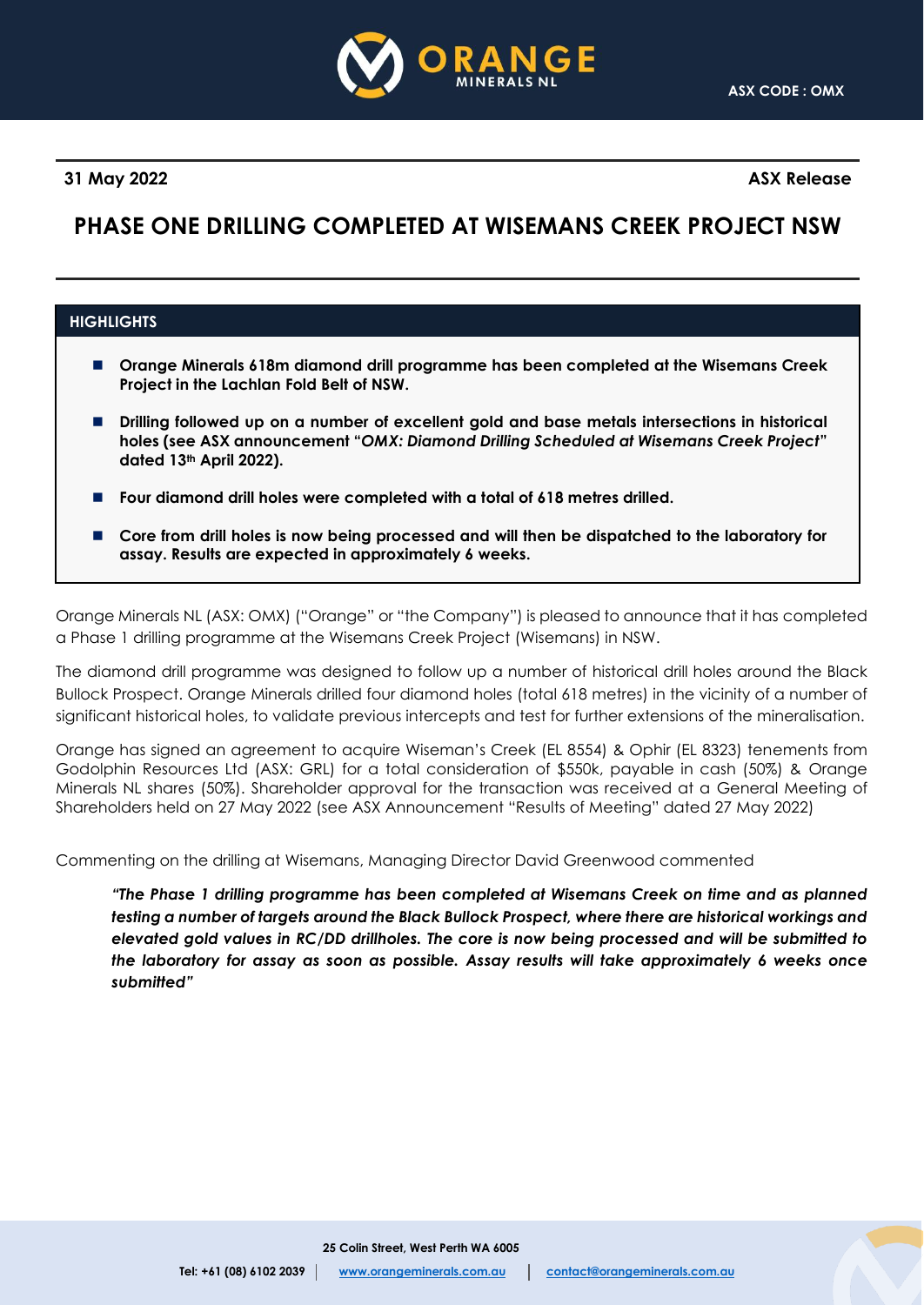





**Figure 1** – *Photos of Diamond Drilling at Wisemans Creek*